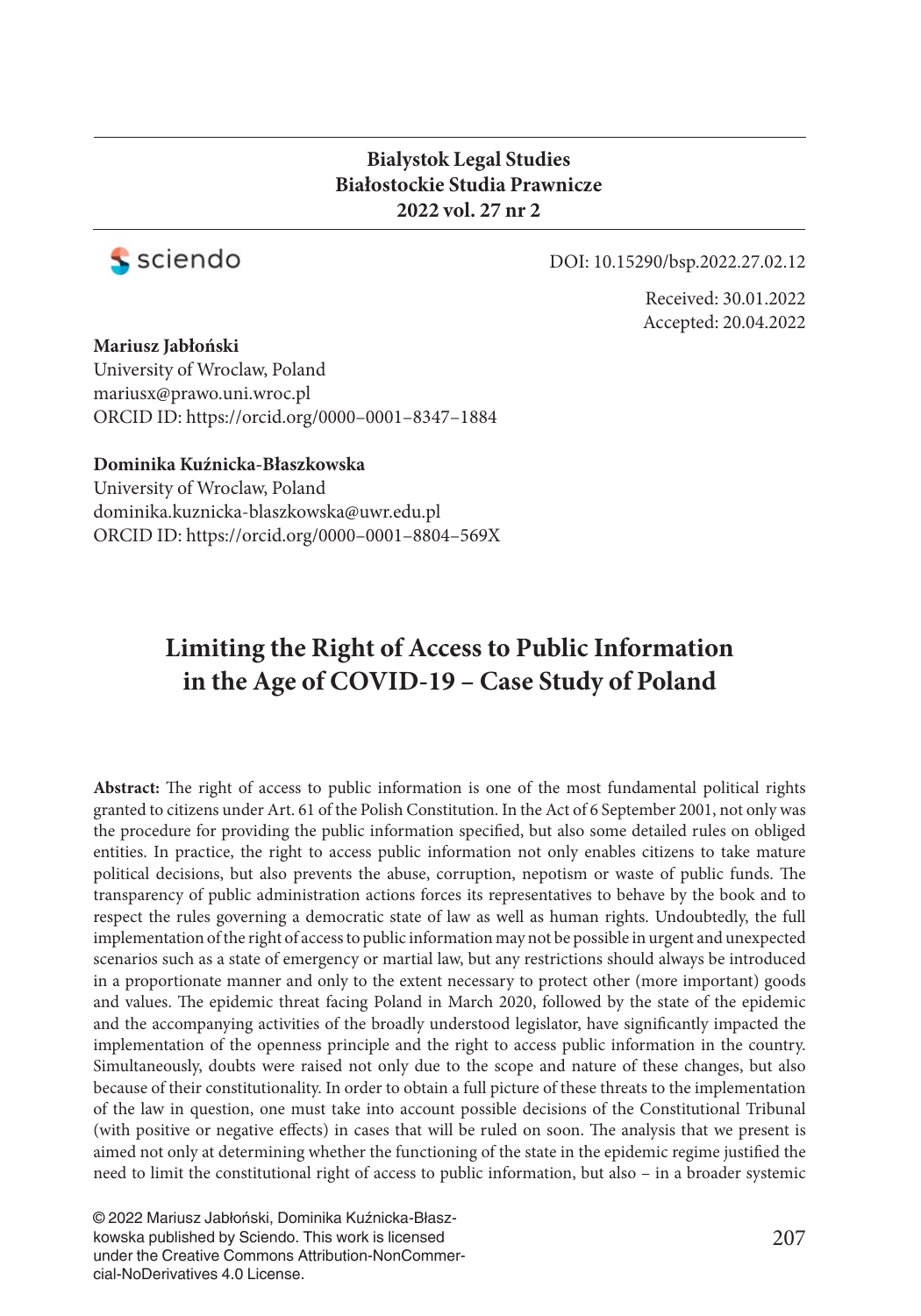context – at demonstrating that the transparency standards existing in our national model need to be strengthened, not weakened.

**Keywords:** democratic state of law, epidemic state, human rights, right to information

#### **Introduction**

The right of access to public information is one of the most fundamental political rights granted to citizens under Art. 61 of the Polish Constitution.<sup>1</sup> In the Act of 6 September 2001, $2$  not only was the procedure for providing the public information specified, but also some detailed rules.<sup>3</sup> According to its Art. 1, any information relating to a public matter is considered to be public information;<sup>4</sup> the entities obliged to disclose public information include, inter alia, public authorities (Art. 4 (1)(1) u.d.i.p.); and anyone can request access, without the need to demonstrate a legal and/ or factual interest. Art. 2 u.d.i.p.<sup>5</sup> established how to effectively exercise the powers.

In practice, the right to access public information not only allows citizens to make mature political decisions, but also prevents the abuse, corruption, nepotism or waste of public funds. The openness of actions of public administration bodies forces their representatives to behave transparently and honestly, to respect the rules governing a democratic state of law and to respect human rights. Undoubtedly, the full implementation of the right of access to public information may not be possible in urgent scenarios such as a state of emergency or martial law, but any restrictions should always be introduced in a proportionate manner and only to the extent necessary to protect other (more important) goods and values.

The state of epidemic threat introduced in Poland in March 2020, followed by the state of the epidemic and the accompanying activities of the broadly understood legislator, significantly influenced the implementation of the principle of openness and the right to access public information in the state. At the same time, doubts are

<sup>1</sup> The Constitution of the Republic of Poland of 2 April 1997, Dz. U. no. 78, item 483 with changes.

<sup>2</sup> Act of 6 September 2001 on access to public information (Dz. U. 2020 item 2,176 with changes), further 'u.d.i.p.'.

<sup>3</sup> I. Kamińska and M. Rozbicka-Ostrowska, Ustawa o dostępie do informacji publicznej, Komentarz, Warsaw 2015, p. 17 et seq.

<sup>4</sup> In broad terms, the source of information is 'not only every document in the legal sense, recorded in any form, or official material, but also data recorded in any form, even if they do not take the formalized form of a document (e.g. an object). In this approach, the information can be obtained in any form (view, copy of the document, sending the document in the form of a file, photo scan, access to the item etc.), also through direct statements of persons belonging to public authorities or persons authorized or obliged to represent such a body and the staff providing its service, which means that from the point of view of information protection, it becomes necessary to distinguish between its components' – WSA in Warsaw, 3.01.2011, II SAB/Wa 264/10; NSA 18.09.2008, I OSK 315/08.

<sup>5</sup> M. Jabłoński, Udostępnienie informacji publicznej w formie wglądu do dokumentu, Wrocław 2013, p. 47 et seq.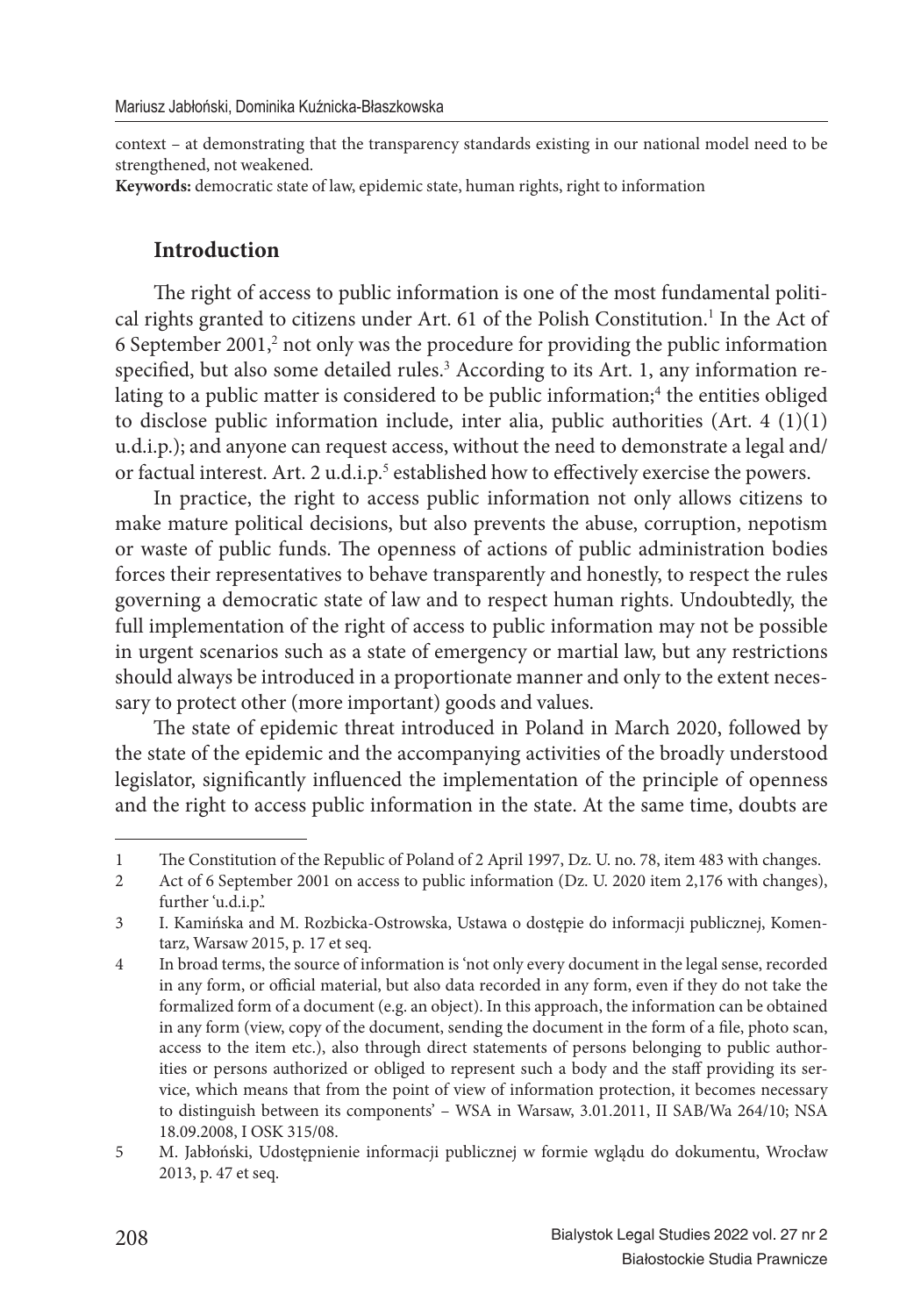raised not only by the scope and nature of the changes, but also by their constitutionality. For a full picture of the threats to the implementation of the law in question, it is necessary to take into account possible (positive or negative) decisions of the Constitutional Tribunal in cases that will be ruled on soon.

The analysis that we present is aimed not only at determining whether the functioning of the state in the epidemic regime justified the need to limit the constitutional right of access to public information, but also – in a broader systemic context – at demonstrating that the standards of transparency existing in our national model need to be strengthened, not weakened. Even though the introduced during Covid epidemic law mainly changed procedural aspects of access to information, it could have potentially impacted its material parts, and as a result threaten other rights and freedoms, including freedom of press. It is worth remembering that democracy must be inherently related to the existence of a guarantee of the so-called transparency of public life, which should be identified with the principle of openness and transparency of a democratic state of law. The essence of this principle boils down to the assumption that the functioning of the state apparatus and all persons holding public functions connected with it should be disclosed, and exceptions, although possible and justified, should be treated as exhaustive exceptions to the rule. The main research hypothesis is that the restrictions on access to public information introduced in the state of epidemic cannot be considered justified (as they have not met the requirements of Art. 31 of the Polish Constitution) and have led to the degradation of the value of transparency in Poland. In this study, the authors try to prove that the motion for annulment of a number of provisions of the u.d.i.p., which is being examined by the Constitutional Tribunal, may lead to the inability to use the constitutional right of access to public information. Formal and legal research methods were used in the writing of this article. It aims to present a case study of the limiting of the right to access public information by changing the procedure of access during the COVID-19 pandemic in Poland only and is not a comparative study.

# **1. The Importance of the Principle of Openness in Extraordinary Situations**

Openness is of particular importance in the context of deliberations on the principles governing a democratic state ruled by law. The importance of the openness rule for a political culture is highly recognized<sup>6</sup>. The level of exercise of citizens' rights to

<sup>6</sup> A. Dylus, Aksjologiczne podstawy jawności i jej ograniczenia. Perspektywa etyki politycznej, (in:) Z. Cieślak and G. Szpor (eds.), Jawność i jej ograniczenia t. 2, Podstawy aksjologiczne, Warsaw 2013, p. 22.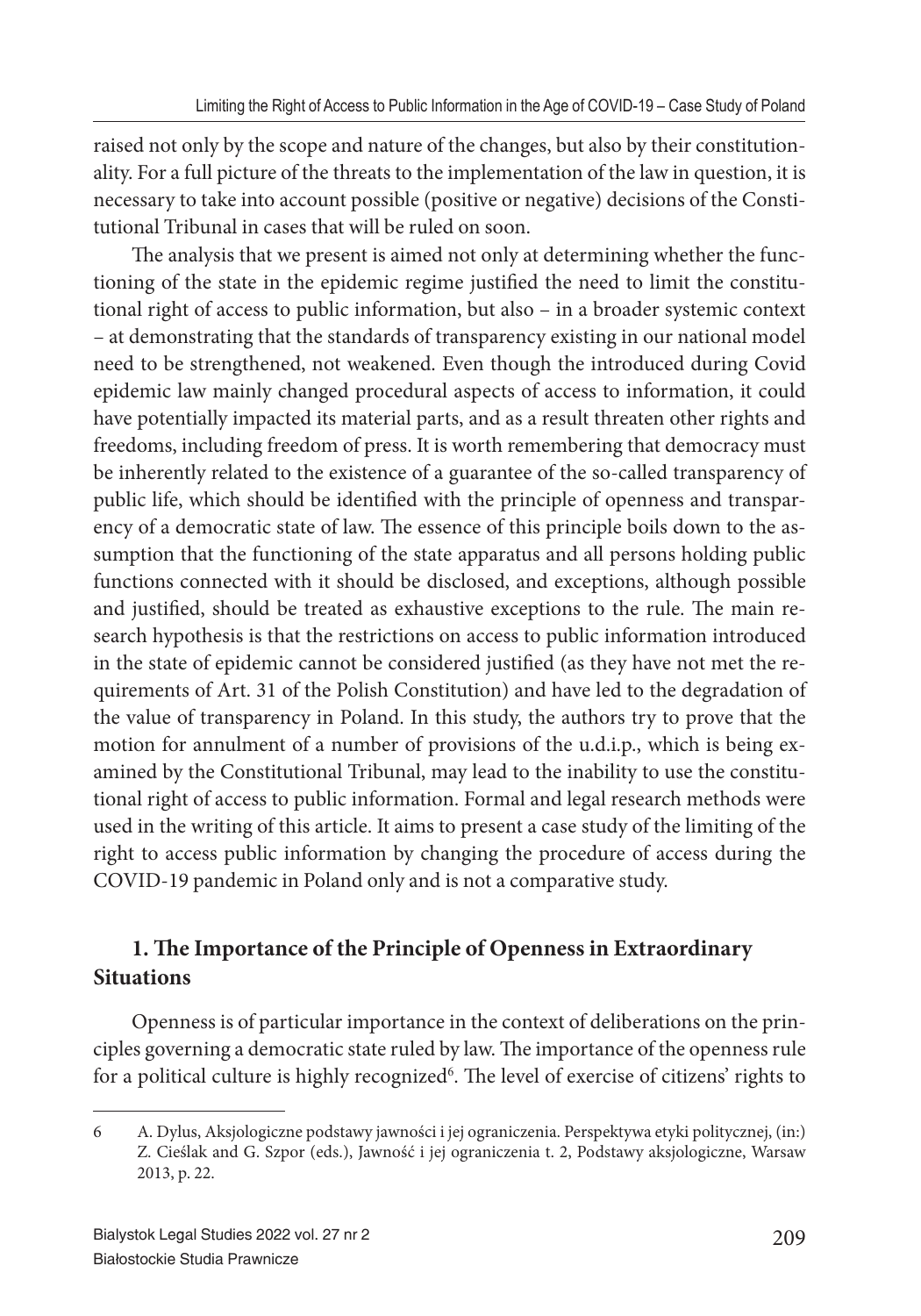obtain information is treated as a measure of the democracy's maturity level.<sup>7</sup> Some authors emphasize that the traditional role of citizens in societies based on ancient culture is related to the principles of limited trust, controlling power and, in exceptional situations, civil disobedience.<sup>8</sup> The freedom to obtain information is also described as controlled scepticism towards representative democracy, whose aim is to care for the common good<sup>9</sup>. The openness is also an inseparable element of the political education, directly pointing to the arguments for adopting specific, detailed solutions, efficient translation of the individual elements of political reality to citizens and the consequences of decisions made, not only affecting the acquisition of civic competences, but above all allowing a citizen to abandon utopian desires to create an ideal society.<sup>10</sup> The adoption of pro-transparency regulations leads to the empowerment of the citizen in relations with the public administration; the citizen becomes an equal partner of the administration, when exercising their powers of control<sup>11</sup>.

The conscious citizens create the foundations of a civil society and, at the same time, an information society, i.e. the one in which the information becomes not only a source of knowledge, but the real tools for determining various types of processes, ranging from the political, social and controlling to economic and educational ones. Such a society bases its existence on knowledge, the foundation of which is access to information.<sup>12</sup> At the same time, such knowledge becomes the basis for modifying the existing importance of the state, economy, information processes, management systems etc.<sup>13</sup> serving the goal of deepening the democracy, including democratic law-making processes.

Ensuring the transparency and openness of public authority activities is particularly important in times of crisis and social unrest. The access to public information should be fully implemented, especially when the level of citizens' trust in the state

<sup>7</sup> J. Pitera, Wkład Transparency International Polska w przezwyciężanie korupcji, (in:) A Dylus, A. Rudowski and M. Zaborski (eds.), Korupcja. Oblicza, uwarunkowania, przeciwdziałanie, Wroclaw/Warsaw/Cracow 2006, p. 152.

<sup>8</sup> G. Skąpska, Głos w dyskusji nt. Etyka i polityka w społecznym odbiorze, (in:) G. Skąpska (ed.), Etyka w polityce, Cracow 1997, pp. 158–159.

<sup>9</sup> M. Bernaczyk, Funkcje prawa do informacji w polskim porządku prawnym, (in:) M. Jabłoński (ed.), Realizacja i ochrona konstytucyjnych wolności i praw jednostki w polskim porządku prawny, Wroclaw 2014, p. 369.

<sup>10</sup> A. Dylus, Aksjologiczne podstawy…, *op. cit.* p. 24.

<sup>11</sup> A. Piskorz-Ryń, Dostęp do informacji publicznej- zasady konstrukcyjne ustawy, Kwartalnik Prawa Publicznego, 2002 v. 4, p. 185.

<sup>12</sup> On the components of the concept of 'information society' with an indication of the important role of 'technical instruments' accompanying its functioning, see: T. Burczyński, Elektroniczna wymiana informacji w administracji publicznej, Wroclaw 2011, p. 15 et seq.

<sup>13</sup> R. Raszewska-Skałecka, Edukacja jednostki wobec wyzwań społeczeństwa informacyjnego – kwestie wybrane, (in:) J. Blicharz and J. Boć (eds.), Prawna działalność instytucji społeczeństwa obywatelskiego, Wroclaw 2009, p. 464 et seq.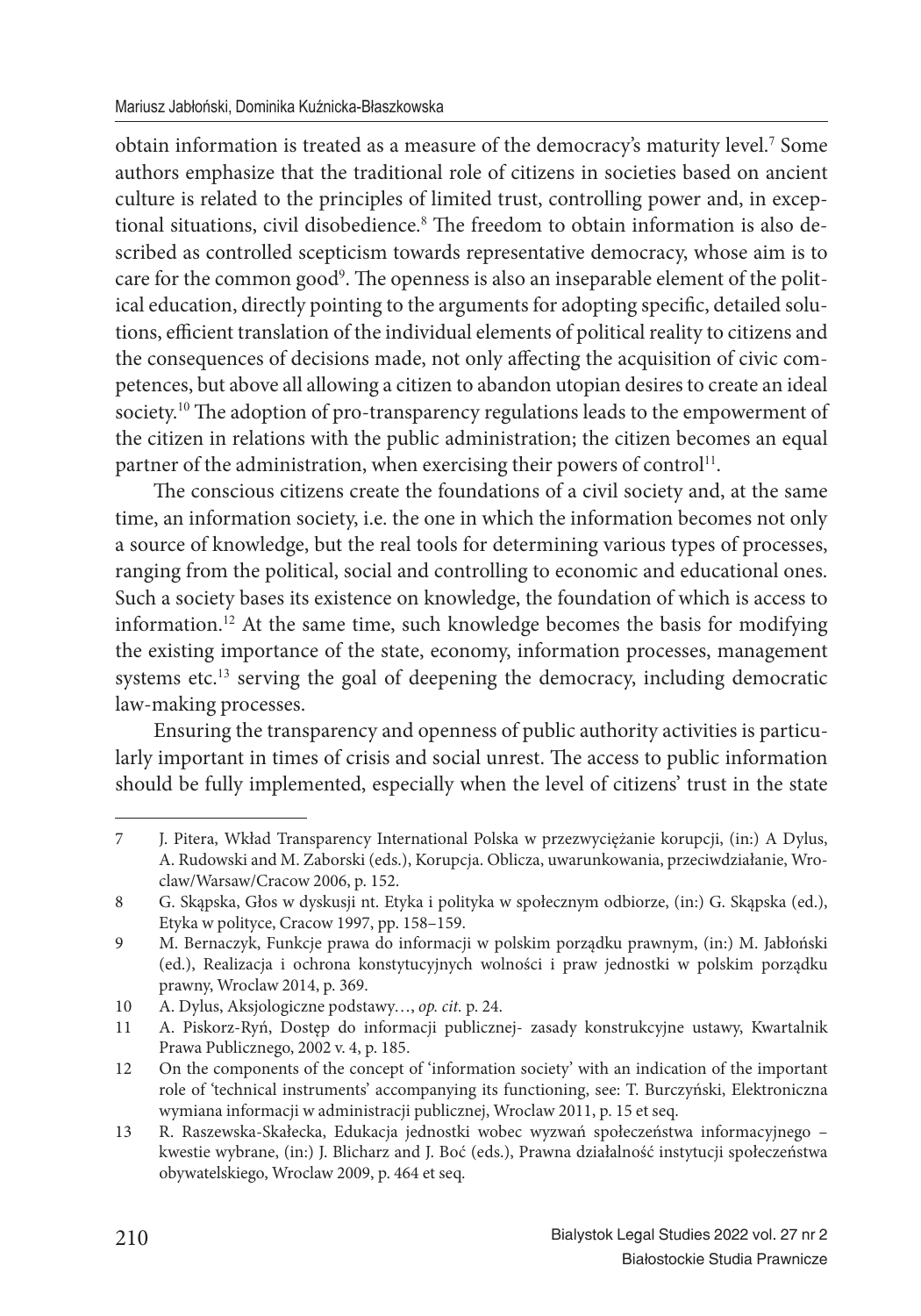apparatus drops dramatically. As the Polish Ombudsman pointed out, 'In view of the current state of epidemic and numerous limitations of fundamental rights and freedoms (...) providing citizens with access to reliable information about the activities of public authorities should be considered particularly important'<sup>14</sup>.

The SARS-CoV–2 epidemic also showed the importance of the rapid information flow in social behaviour. Guaranteeing the full implementation of the transparency principle in the state could have contributed to combating fake news and preventing social panic. The World Health Organization states that during the COVID-19 pandemic, one could observe an 'infodemic' in the majority of states.<sup>15</sup> An 'infodemic' may cause serious harm in the societies as it feeds on people's most basic anxieties. Considering the novelty of the virus and unusual situations we all had to face, gaps in knowledge have proven to be an ideal breeding ground for false or misleading narratives to spread.<sup>16</sup> To illustrate, one can recall the panic that broke out during the first wave of the SARS-CoV–2 epidemic in Poland in March 2020, manifested, inter alia, by the mass buying of products from stores, losses incurred by hotels and restaurants (introducing restrictions overnight on the entrepreneurs' functioning was associated with the loss of previously purchased food products), repeated rumours of the closure of cities, or uncertainties related to the ability to leave and return to the country.

A prudent information policy could contribute to a faster end to the pandemic by increasing the level of vaccination coverage in the society. The contradictory information provided by various government representatives with the introduced restrictions on access to public information led to increased fears amongst many citizens related to receiving the new COVID-19 vaccine. It also has to be emphasized that the lack of transparency of governmental bodies making impactful decisions leads to an infringement not only of the passive obligation to provide public information (which is broadly described further in the article) but also its active side.<sup>17</sup>

<sup>14</sup> Letter of the Polish Ombudsman to the Minister of Administration and Interior Affairs dated 15.04.2020, VII.6060.19.2020.MM.

<sup>15</sup> The term has been used and described by the WHO: 'infodemics are an excessive amount of information about a problem, which makes it difficult to identify a solution. They can spread misinformation, disinformation and rumours during a health emergency. Infodemics can hamper an effective public health response and create confusion and distrust among people', https://www. who.int/docs/defaultsource/coronaviruse/situation-reports/20200305-sitrep-45-COVID-19.pdf?sfvrsn=ed2ba78b\_4 (accessed 07.03.2022).

<sup>16</sup> Joint Communication to the European Parliament, the European Council, the Council, the European Economic and Social Committee and the Committee of the Regions Tackling COVID-19 disinformation – Getting the facts right, dated: 10.06.2020.

<sup>17</sup> See judgment of European Court of Human Rights from 19.02.1998 Guerra and others v. Italy, case no. 12967/89.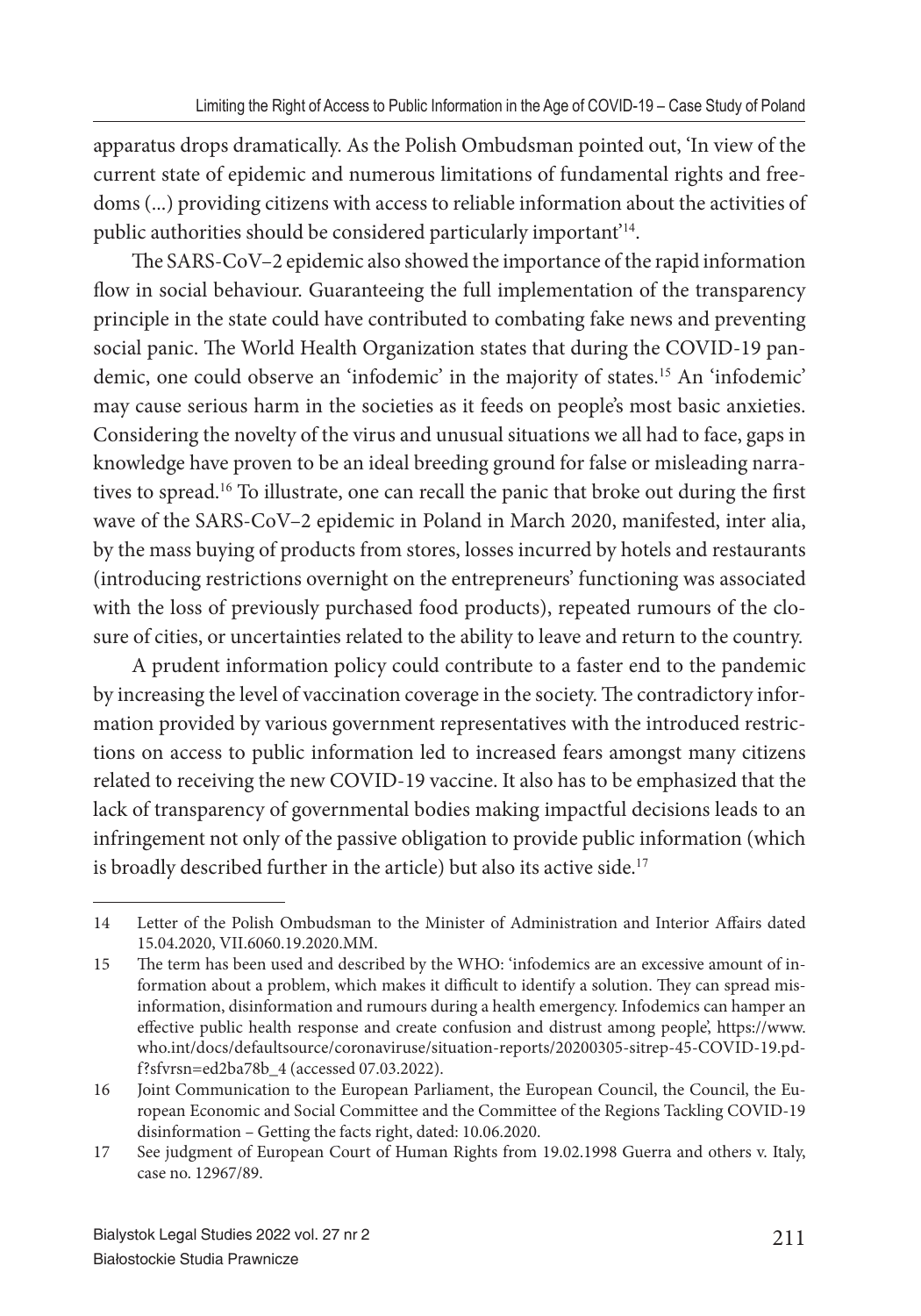In its guidelines on freedom of expression and information in times of crisis,<sup>18</sup> the Committee of the Council of Europe listed among the recommendations guaranteeing free access to information, avoiding unclear wording when imposing restrictions on freedom of expression and information, and adhering to the highest professional and ethical standards when making available up-to-date, reliable and comprehensive information to the public. This is particularly important as any restrictions in access to public information may further lead to the infringing of other rights and freedoms, such as the right to freely communicate and receive information, the right to participate in public affairs (which was restricted through other means) and the freedom of assembly<sup>19</sup>, ultimately leading to limiting the freedom of the press. This has been the subject of various ECHR cases, and included in the above-mentioned guidelines of the Council of Europe and communication from EU bodies and institutions.

The Secretary General of the Council of Europe in a document addressed to all member states<sup>20</sup> pointed out that even during the crisis caused by the COVID-19 pandemic, access to public information should be based on the rules guaranteed up to that point. The document also stressed that official announcements cannot be the only source of information regarding the pandemic, as it risks introducing censorship and disregarding legitimate concerns. Attention was also brought to the role of state information campaigns in combating disinformation, the duty of state authorities to counteract information manipulation and the prohibition of using the argument of fighting the pandemic to silence whistleblowers and opposition parties.

# **2. Restrictions to the Right of Access to Public Information during the Epidemic Th reat and Epidemic State**

Under the ordinance of the Minister of Health of 13 March 2020<sup>21</sup> starting from 14 March 2020, the epidemic threat was introduced in Poland, which lasted until 19 March 2020. Due to the worsening epidemic situation, with the use of next ordinance of the Minister of Health,<sup>22</sup> on 20 March 2020 the state of the epidemic was im-

<sup>18</sup> Guidelines of the Committee of Ministers of the Council of Europe on protecting freedom of expression and information in times of crisis, Adopted by the Committee of Ministers on 26 September 2007 at the 1005th meeting of the Ministers' Deputies.

<sup>19</sup> More about freedom of assembly see in A. Koman-Bednarczyk and N. Kurek, Freedom of Assembly in the Light of Polish Regulations and Selected Case Law Standards of the European Court of Human Rights, 'Studia Iuridica Lublinesia' 2021, vol. 30, no. 5, pp. 309–324.

<sup>20</sup> Respecting democracy, rule of law and human rights in the framework of the COVID-19 sanitary crisis – A toolkit for member states. Information Documents SG/Inf(2020)11.

<sup>21</sup> Ordinance of the Minister of Health of 13 March 2020 on the declaration of an epidemic threat in the territory of the Republic of Poland (Dz.U.2020.433 with changes).

<sup>22</sup> Ordinance of the Minister of Health of 20 March 2020 on the declaration of an epidemic in the territory of the Republic of Poland (Dz.U.2020.491 with changes).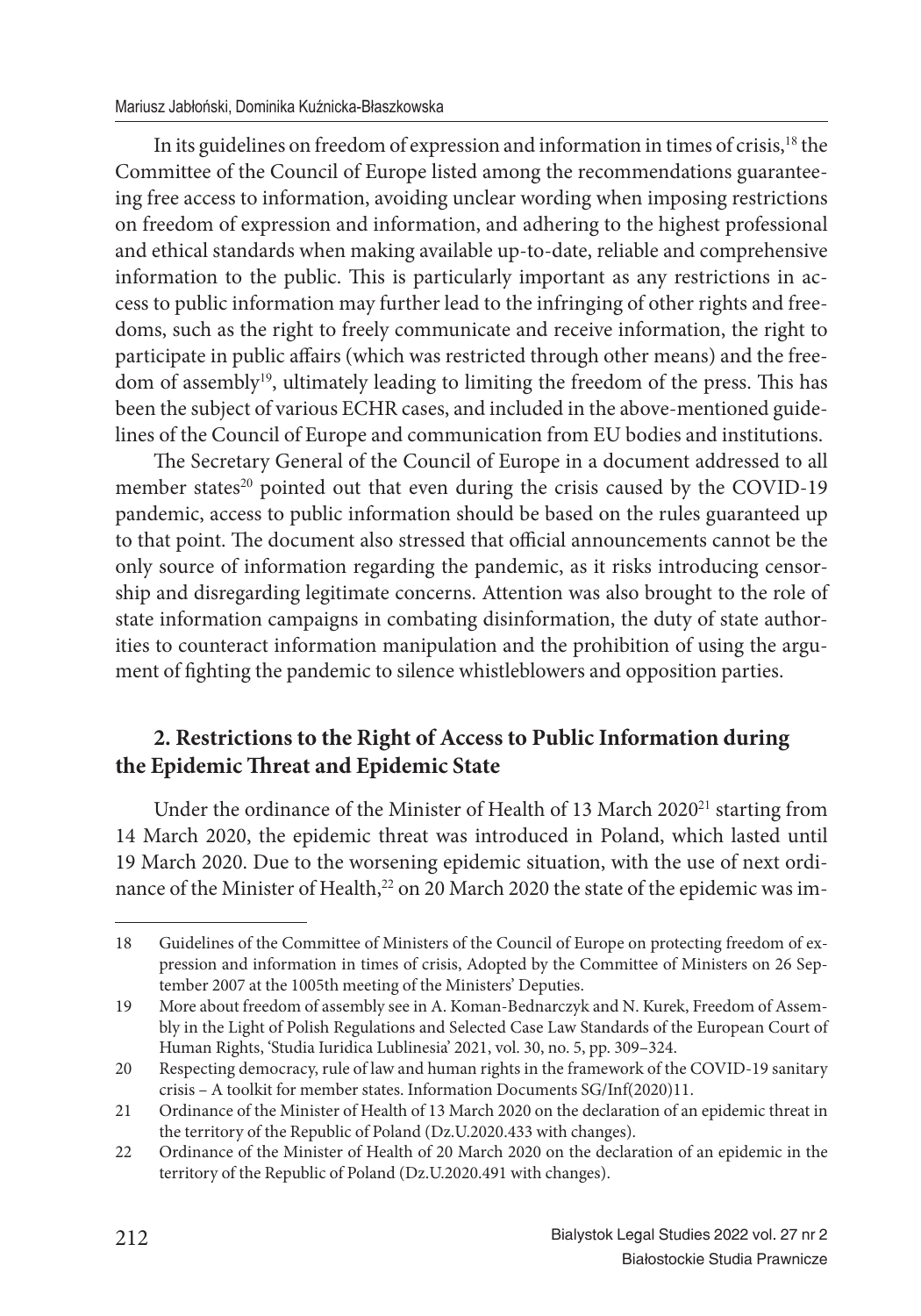posed, which, despite the visible improvement in the epidemic situation, continues to this day. In order to reduce the number of SARS-CoV–2 infections and the deaths caused by them, it became necessary to introduce a number of restrictions on the exercise of individual rights and freedoms. Apart from the necessity to temporarily suspend certain types of economic activity (restaurants, gyms, hotels, bars, discos, cinemas, theatres and others), significant changes were also introduced in the functioning of the public administration.<sup>23</sup>.

One such example was the introduction, through Arts. 15zzs (1)(6) and (10)(1) of the act of 2 March 2020 on special solutions related to the prevention and combating of COVID-19, other infectious diseases and crisis situations caused by them,<sup>24</sup> of changes to the procedure of public information access. The change provided by Art. 15zzs (1)(6) assumed that during the period of an epidemic threat or state of an epidemic announced due to COVID-19, the procedural and judicial deadlines in administrative proceedings would not start and the initiated ones were suspended. In turn according to Art. 15zzs  $(10)(1)$ , during the period of an epidemic threat or state of an epidemic announced due to COVID-19, the provisions on the inactivity of the authorities and the obligation of the authority and entity conducting the proceedings or control, respectively, to notify the party or participant in the proceedings about failure to settle the case on time are not in force.

It should be noted that the time limit for making public information available specified in Art. 13 u.d.i.p. is not only of an instructional nature. As indicated in Art. 13 u.d.i.p., the disclosure of public information upon request is to take place without undue delay, but not later than 14 days from the date of submission of the request. If the public information cannot be made available within the time limit specified in section 1, the entity obliged to disclose it shall notify the subject within this period of the reasons for the delay and the date on which it will make the information available, which should not be longer than two months from the date of submission of the request. The exceptions to this rule are not only the situation in which, as a result of disclosing the information, the obliged entity is to incur additional costs,<sup>25</sup> but also those that will be a consequence of: the inability to meet the request by the obliged person

<sup>23</sup> It is worth to notice, that a number of these changes have shown that in emergency situations, processes that previously had taken years could be carried out in just a few days (e.g. the online court hearings or city council sessions, e-education, e-studies etc.), but some of these restrictions could not be fully justified. See also P. Chmielnicki, D. Minich, R. Rybkowski, M. Stachura and K. Szocik, The COVID-19 Pandemic as an Opportunity for a Permanent Reduction in Civil Rights, 'Studia Iuridica Lublinesia' 2021, vol. 30, no. 4, pp. 77–109.

<sup>24</sup> The act of 2 March 2020 on special solutions related to the prevention, counteracting and combating of COVID-19, other infectious diseases and the emergencies caused by them (Dz. U. item 374 with changes), further 'Covid act'.

<sup>25</sup> In such a situation, the obligated entity shall notify the applicant of the amount of the fee within 14 days of the date of submitting the application. The disclosure of information in accordance with the application takes place within 14 days from the date of notification to the applicant, un-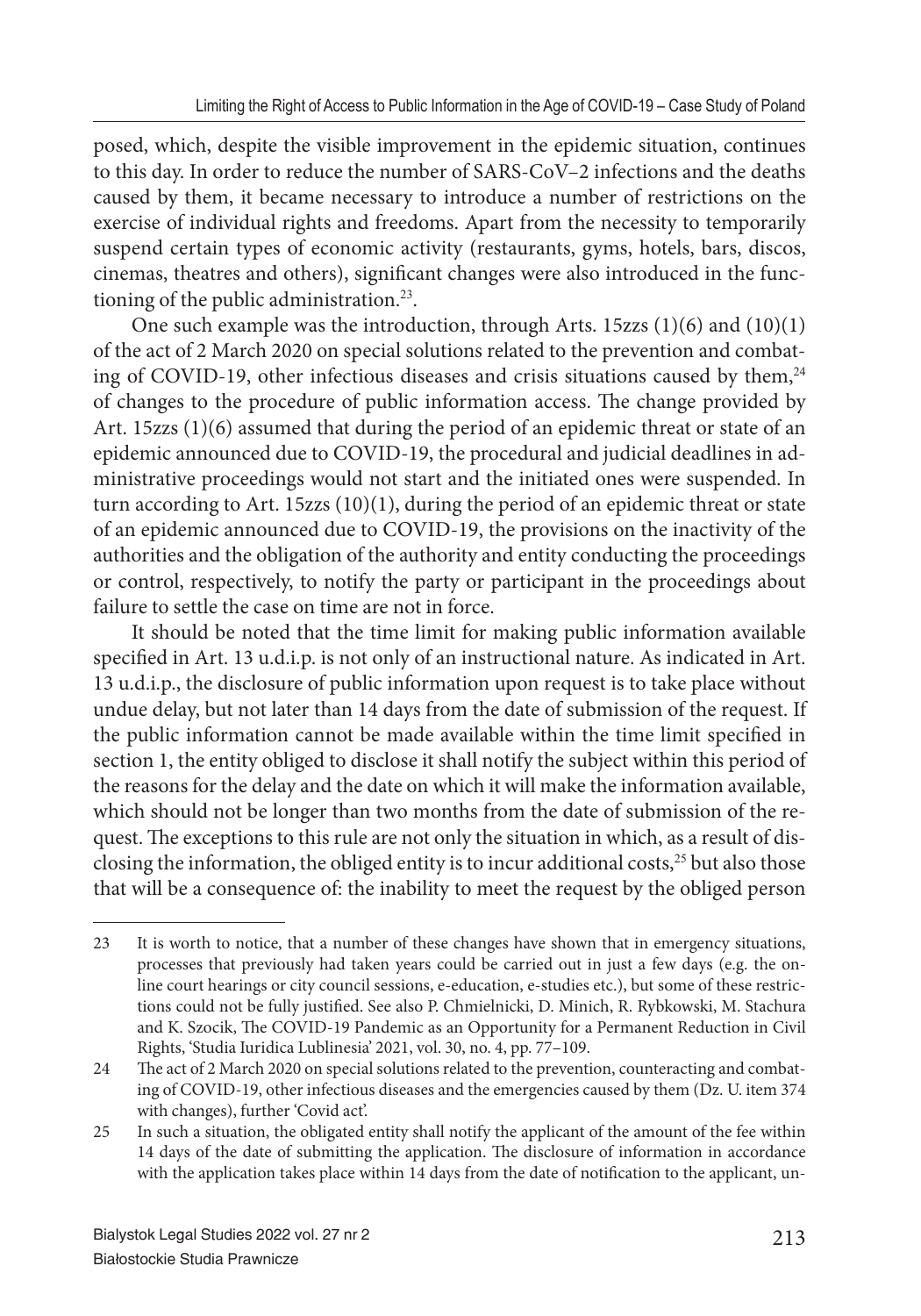as to the form and/or method (Article 14), or the determination that the request concerns the disclosure of processed information (Article 3  $(1)$   $(1)$ )<sup>26</sup>. If the case is not resolved (by providing the information or by issuing a negative decision), the applicant has the right to lodge a complaint with the administrative court for the inactivity of the authority. However, the provisions of the Code of Administrative Procedure apply only to a limited extent when it comes to the procedure for public information disclosure, i.e. to issue negative decisions on providing information and decisions to discontinue the procedure of disclosure of information. At the same time, there are no grounds for considering that the time limit specified in Art. 13 u.d.i.p. should depend on the state of epidemic threat or state of the epidemic announced due to Covid.<sup>27</sup> Therefore, Art. 15zzs  $(1)(6)$  should not apply to proceedings for the disclosure of public information.

Additionally, in Art. 15zzs (2) of the Covid act, it is indicated that the suspension of the commencement and of the time limits referred to in para. 1 does not apply to the time limits in cases recognized by courts referred to in Art. 14a (4) and (5) of that Covid act, i.e. time limits recognized by the legislator as urgent ones. Pursuant to Art. 14a (5) of the Covid Act, the urgent cases are cases where the law specifies the time limit for their consideration by the court. It should be noted that Art. 21 u.d.i.p. specifies the deadlines within which, in the case of proceedings for access to public information, the files and replies to the complaint should be submitted (15 days from the receipt of the complaint) and the deadline for considering the complaint (30 days). Despite this legal background, the Regional Administrative Court in Łódź ruled that cases for disclosure of public information constitute a category of urgent matters and therefore Art. 15zzs  $(1)(6)$  shall not apply.<sup>28</sup> However, it seems that this conclusion has gone too far and is contrary to the intention of the rational legislator. The purpose of creating a category of 'urgent matters' was to ensure that specific administrative cases whose outcome may seriously impact individuals' ongoing matters are resolved in a timely manner. This category includes such cases as issuing ID cards, driving permissions, passports or others essentials for daily activities. Without doubt, access to public information is an important right, but this does not fall into the category of administrative cases/proceedings which are essential for individual daily living. Undoubtedly, the imprecise wording of the Covid act allowed for such a broad interpretation.

less the applicant changes the application within this period in terms of the manner or form of providing the information or withdraws the application.

<sup>26</sup> On the specificity and various types of solutions that appeared in the jurisprudence due to the general provisions of the act on access to public information see: M. Jabłoński, Udostępnienie informacji publicznej w formie wglądu do dokumentu, Wroclaw 2015, p. 77 et seq.

<sup>27</sup> VII.6060.19.2020.MM.

<sup>28</sup> Judgment of the Regional Administrative Court in Łódź of 28 April 2020, II SAB/Łd 12/20, LEX no. 2974739.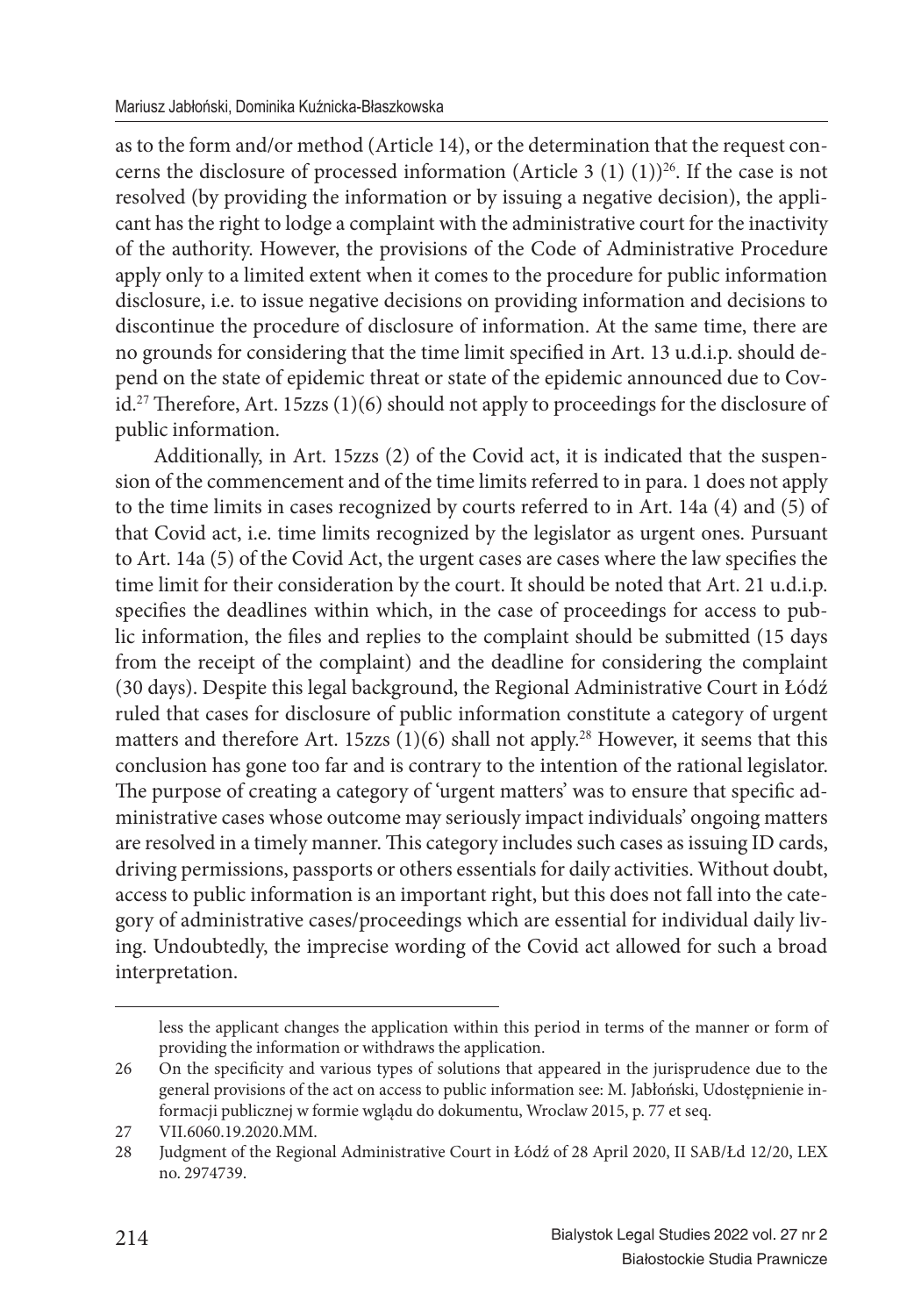Simultaneously, in the practice of exercising u.d.i.p., a complaint about inactivity is of a key nature. The expiry of the deadline for disclosing public information does not entail any material-legal consequences, but only allows for the introduction of measures aimed at disciplining the entities obliged to disclose public information which remained inactive. The jurisprudence of courts in cases concerning the inactivity of an authority led to a non-statutory definition of the scope and nature of public information. It is for this reason that the amendment introduced in Art. 15zzs (10) (1) of the Covid act was particularly important for access to public information.

The temporary suspension of the provisions regarding the inactivity of the authorities and the obligation of the authority and entity conducting the proceedings or control to notify the party or participant in the proceedings that the case has not been resolved within the deadline did not cover only the proceedings for access to public information. In order to apply the regulation in question to a specific proceeding, two conditions had to be met. The first is the existence of administrative deadlines for settling a specific case. This premise has undoubtedly been met in the case of public information procedures.

The second condition for applying the provision of Art. 15zzs  $(10)(1)$  requires an administrative case to be conditional upon legal protection being granted in front of a court or an authority. Given that the legislator has granted the tools to monitor and control the access to public information proceedings through the possibility of lodging a complaint for inactivity, lodging an appeal against the issued decision (as well as a request for reconsideration of the case) and also filing an appeal against the decision issued in the course of the proceedings, it should be considered that this premise has also been fulfilled. This means that Art.  $15zzs (10)(1)$ should also be applied in the case of inactivity of the authority in the proceedings for disclosure of public information.

## **3. The Practice of Exercising Art. 15zzs (10)(1) of the Covid Act**

Due to how the norm in question was construed, it has been causing significant interpretation problems. In Art. 15zzs (10)(1) of the Covid act, it is set out that during the period of an epidemic threat or state of an epidemic announced due to COVID-19, the provisions regarding the authorities' inactivity and their obligation to notify the party or participant about the failure to settle the case on time do not apply. Looking at how the norm was created, it is not clear whether the superior body (or in the case of access to public information the administrative court) could decide that the authority was inactive at the time of the state of epidemic threat or epidemic. It is also not clear whether such superior body (or a court) could rule on the inactivity, concerning the lack of action of an authority before the introduction of the state of epidemic threat or epidemic.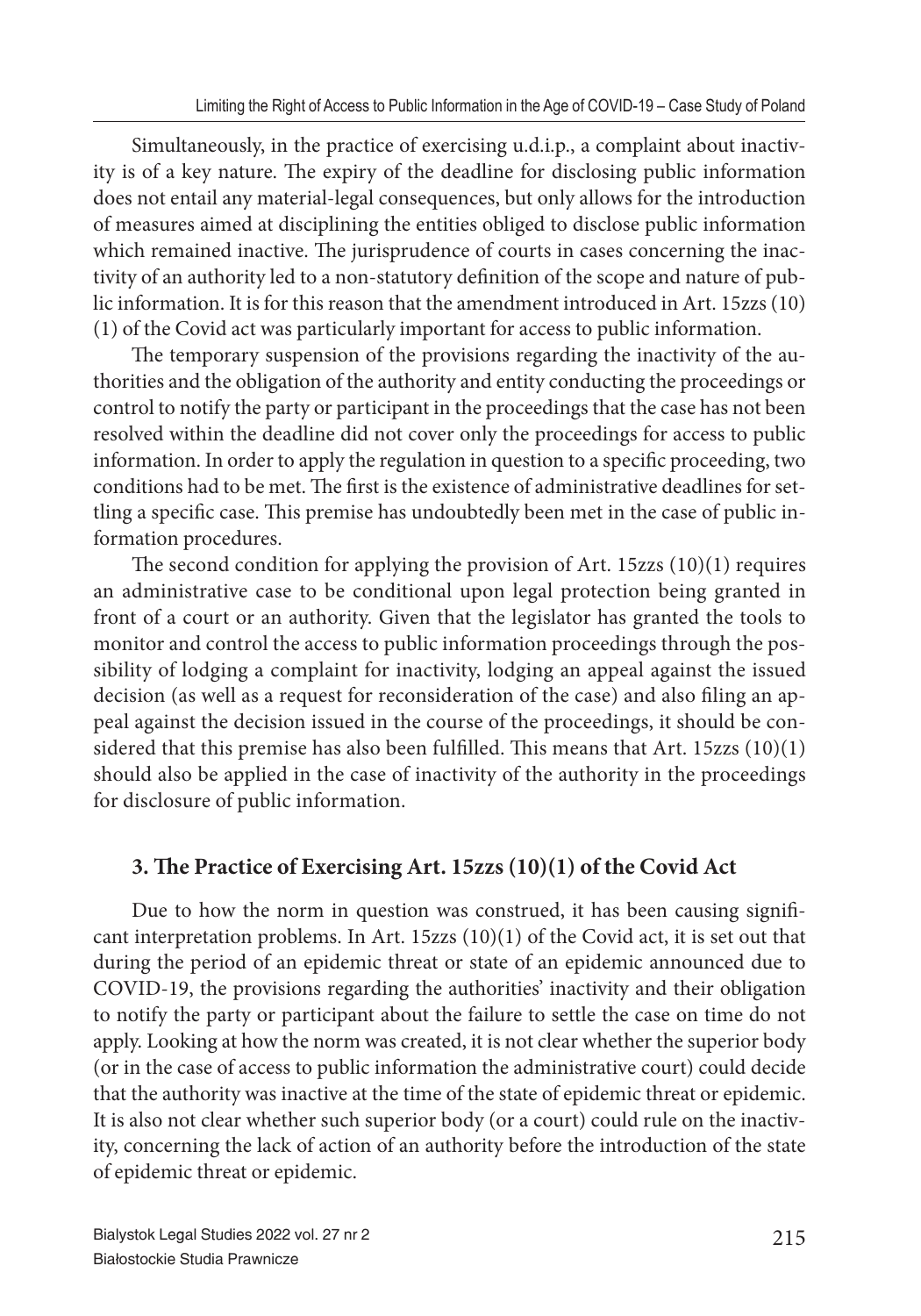The Regional Administrative Court in Opole indicated that 'in the period of an epidemic threat or epidemic administrative bodies do not remain inactive, and therefore negative consequences in the form of penalties and fines cannot be imposed on them, or any sums of money awarded against them to the complainants for failure to issue decisions within the time limits specified by law cannot be ruled. Such consequences may apply only with regard to inactivity occurring in such periods (state of epidemic threat or epidemic).<sup>29</sup> It follows that the non-application of the provisions on inactivity concerns only the activities of the authority during an epidemic threat or epidemic. The court also noted that the wording of the provision in question was contrary to the general principle of declaring inactivity as of the date of the judgment, but that at the same time 'in the circumstances of this particular case, if the authority could not remain in inactivity, and the court could not impose a fine or order an appropriate sum, then the complaint must have been dismissed'.

Interestingly, it seems that the discussed norm only allows for the inaction of the authority to be stated during its validity, but does not preclude the imposition of a fine on the authority for its previous actions. The Supreme Administrative Court came to such conclusions twice.<sup>30</sup> The Supreme Administrative Court indicated that Art. 15zzs (10)(1) stating the non-application of the provisions on inactivity of an authority or failure to resolve the case may not be referred to inaction that occurred before the period specified in Art. 15zzs (1) of the Covid act. In its opinion it stated: 'The exclusion of the application of the provisions listed in Art. 15zzs (10) of the Covid act, in fact, boiled down to the exclusion of the obligation for the authorities to undertake activities during an epidemic threat or epidemic state announced due to Covid (and in fact during the period of this provision, i.e. from 1 April to 16 May 2020) within the time limits specified by law; however, it could not be equated with the inadmissibility of bringing legal remedies regarding inactivity or excessive length which existed before 1 April 2020.' This position should be considered as proper and correct. A different interpretation would lead to the suspension of all proceedings pending on the date of entry into force of the discussed provision and later causing further delays in administrative proceedings, including those related to access to public information.

The introduced restrictions were undoubtedly an abuse provided by the legislator. Any restrictions should be introduced only insofar as they are proportionate and necessary to protect the overriding value of public health. Furthermore, there are serious doubts as to whether the restrictions in the procedure for disclosure of

<sup>29</sup> Judgment of the Regional Administrative Court in Opole of 30 June 2020, II SAB/Op 32/20, LEX no. 3034582.

<sup>30</sup> Judgment of the Supreme Administrative Court of 5 May 2021, II GSK 399/21, LEX no. 3197679 and Judgment of the Supreme Administrative Court of 12 August 2021, II GSK 977/21, LEX no. 3229366.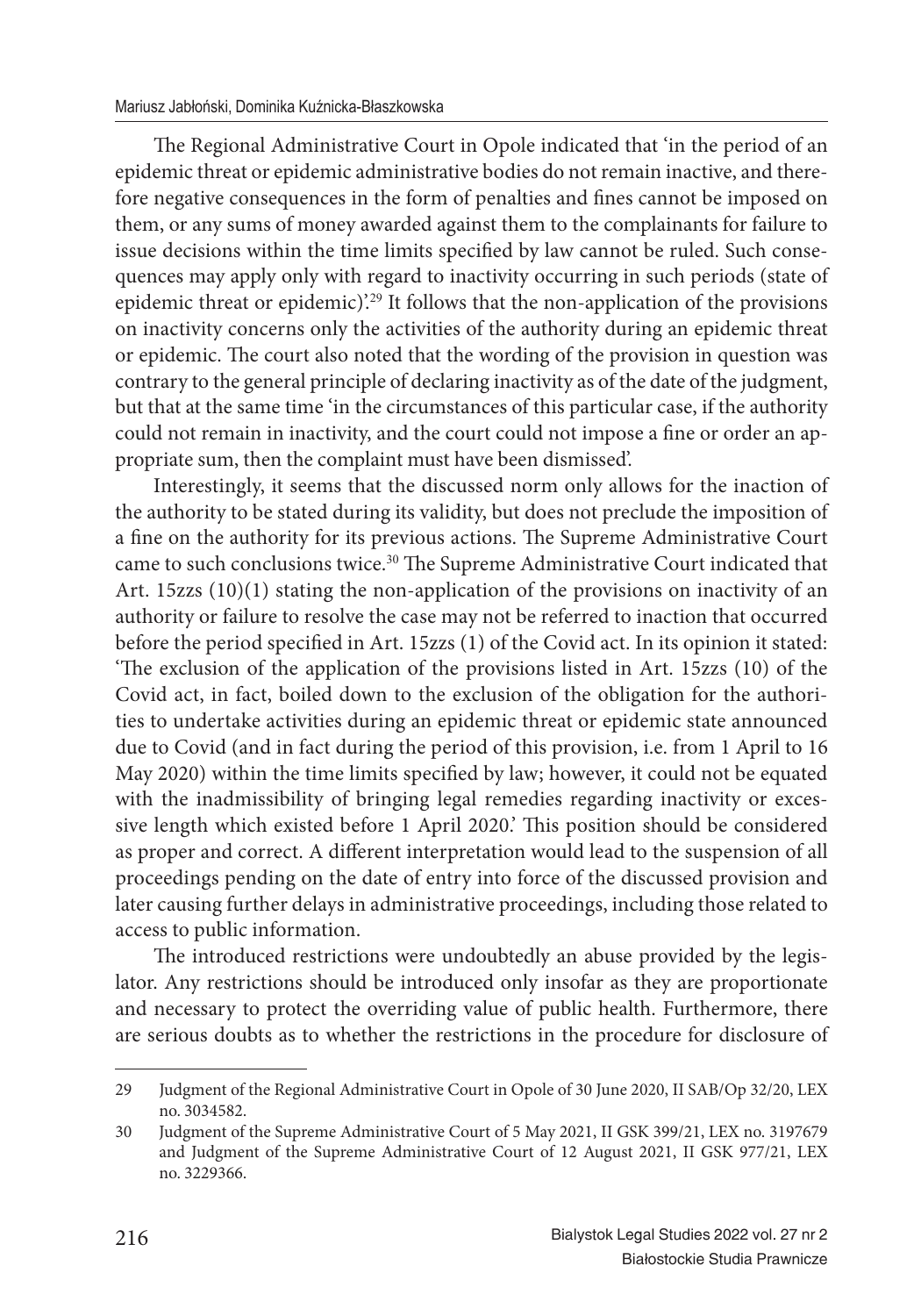public information were introduced in accordance with the Constitution, including in particular Art. 31 (3). As indicated in the doctrine, even in the case of a state of emergency (which is much more interfering in the sphere of rights and freedoms), restrictions on access to public information will not always be justified $31$ . In the case of the Covid act, the justification for its draft in no way refers to the issue of openness, as it seems the project initiator did not specify why and for what purpose it was necessary to introduce restrictions on access to public information and what impact it would have on counteracting the epidemic or protecting public health.

The way in which the regulation in question is structured leaves too much freedom for the authorities applying the law. This could potentially lead to unequal treatment of citizens, shake the trust in the state apparatus and, as a consequence, weaken the constitutional guarantees contained in Art. 61 of the Constitution. The lack of precision in drafting the provisions of the Covid act, as well as the fact that the changes had been introduced too quickly, had a negative impact on the functioning of public administration bodies and the manner of implementing requests for access to public information. Notwithstanding the foregoing, the exclusion of the application of the provisions on the inactivity of the authority during an epidemic emergency or epidemic was one of the elements of the deepening crisis in the implementation of the constitutional principle of openness.

The controversial provision was repealed pursuant to Art. 46 of the Act of 14 May 2020.<sup>32</sup> This means that despite the continuing state of the epidemic, from the day the standard in question was repealed, the procedure regarding access to public information should be conducted in accordance with Art. 13 of u.d.i.p., and therefore if the authority remains inactive, there are currently no obstacles to its finding.

# **4. Proceeding Before the Constitutional Tribunal to Declare the Provisions of the Act on Access to Public Information Inconsistent with the Polish Constitution**

A few weeks before the introduction of the state of epidemic threat in Poland, and later the state of epidemic, the Constitutional Tribunal received an application from the First President of the Supreme Administrative Court asking it to declare a number of provisions of the act on access to public information inconsistent with the Polish Constitution. This is not the first case concerning access to public information which is pending in the Constitutional Tribunal. The doubts as to the method

<sup>31</sup> G. Sibiga, Stan dziurawy informacyjnie, https://www.rp.pl/inne/art18919981-grzegorz-sibiga -stan-dziurawy-informacyjnie (accessed 03.01.2022).

<sup>32</sup> Act of 14 May 2020 amending certain acts in the field of protective measures in connection with the spread of SARS-CoV–2 virus (Dz. U. item 875 with changes).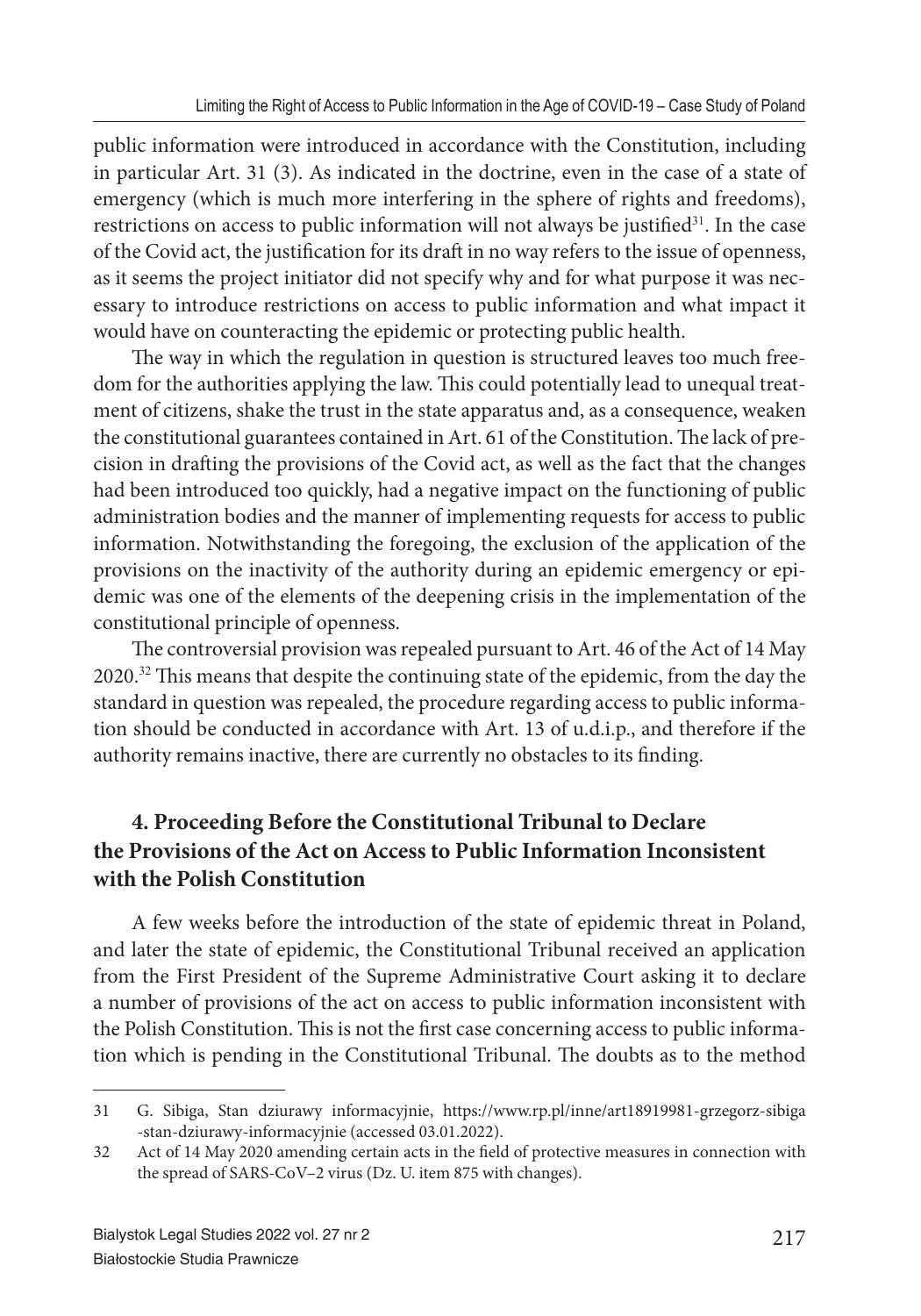of disclosing public information had arisen before the u.d.i.p. was implemented.<sup>33</sup> The issue of the constitutionality of individual u.d.i.p. provisions has already been resolved by the Constitutional Tribunal several times, including in 2006<sup>34</sup> and 2018.<sup>35</sup> The current interpretation of u.d.i.p. presented by the Constitutional Tribunal significantly contributed to the development of the right of access to public information and strongly preferred a pro-transparent approach, while at the same time trying to provide adequate protection to other freedoms and rights that could conflict with the principle of openness.

The application, addressed to the Constitutional Tribunal on 16 February 2021, concerns the potential inconsistency with the Polish Constitution of a number of provisions of u.d.i.p. The main objection raised in the present application is the use in u.d.i.p. of unclear and imprecise concepts and a significant extension of the catalogue of entities obliged to disclose public information in relation to the standards contained in Art. 61 of the Basic Law. Additionally, the applicant points out the lack of a detailed statutory definition of the catalogue of public information, which means that it is not possible to define the statutory features of a prohibited act, and therefore it is not possible, on the basis of the provisions of u.d.i.p., to adjudicate on the commission of a prohibited act (failure to disclose public information in breach of the binding obligation – Art. 23 of u.d.i.p.). Separate allegations have concerned the conflict between the exercise of the right to information and the right to privacy, but they can hardly be considered justified.

Without question, the provisions of the act on access to public information are in many cases formulated imprecisely and leave the room for free interpretation. The basic definition of 'public information' required multiple interpretations by the courts, and the jurisprudence on u.d.i.p. itself is vast. Against this background, there are still doubts as to the authorized and obliged entities, the procedure for disclosing public information, the processed information and the costs incurred in disclosing public information.<sup>36</sup> It must be admitted, however, that after more than 20 years of the u.d.i.p.'s operation, a relatively unified and constant practice of its application has developed. The Polish Ombudsman spoke in a similar vein, pointing out that: 'The practice of its [u.d.i.p.'s] application has changed along with the increase in social awareness and the natural changes that public life has undergone. The resulting rights and obligations are now known to both citizens and entities obliged to provide public

<sup>33</sup> Judgment of the Constitutional Tribunal of 16 September 2002, K 38/01, OTK-A 2002/5/59; M. Jabłoński, Realizacja prawa dostępu do informacji publicznej w praktyce funkcjonowania samorządu terytorialnego – wybrane zagadnienia, 'Finanse Komunalne' 2008, no. 1–2, p. 7.

<sup>34</sup> Judgment of the Constitutional Tribunal of 20 March 2006, K 17/05, OTK-A 2006/3/30.

<sup>35</sup> Judgment of the Constitutional Tribunal of 18 December 2018, SK 27/14, OTK-A 2019/5.

<sup>36</sup> See also: D.J. Kościuk and J. Kulikowska-Kulesza, The Right to Public Information. Selected Interpretation Doubts in the Doctrine and Jurisprudence of Administrative Courts, 'Studia Iuridica Lublinesia' 2020, vol. 29, no. 1, pp. 129–143.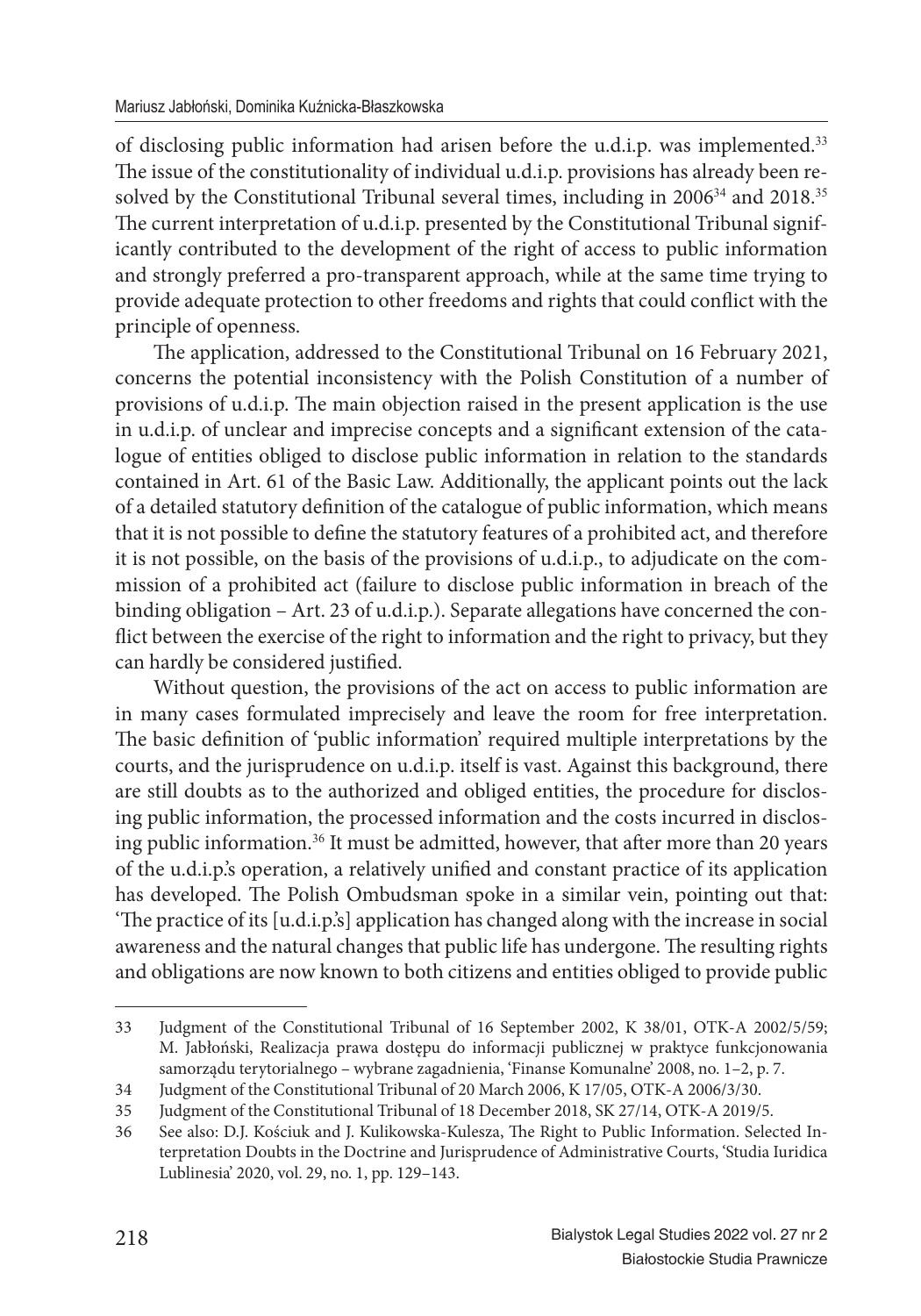information'37. In his position, the Ombudsman also argued that although the provisions of u.d.i.p. were formulated in a broad manner, it has not prevented the exercise of the right to access public information.

Although certain elements of the charges (considered in isolation from the practice to date and its systemic consequences) raised in the application of the First President of the Supreme Administrative Court should undoubtedly be treated as justified, the recognition of the unconstitutionality of the above-mentioned provisions would be 'throwing the baby out with the bathwater'. If a ruling was issued in accordance with the content of the application, it would de facto lead to the hollowing out of the tax ordinance from the content and impossibility of applying this act in practice. The justification analysis of the First President of the Supreme Court's application leads to the conclusion that the applicant's intention was in fact to challenge the previous jurisprudence of the Constitutional Tribunal, the Supreme Court and administrative courts regarding the application of the Act on Laws and Regulations, leading to a fundamental change (and in practice to eliminating the possibility of its application) of this act, and not a hierarchical control of standards within the meaning of Art. 188 of the Polish Constitution.<sup>38</sup> As a consequence of the issuance of a judgment declaring the unconstitutionality of the challenged provisions, we are threatened with a reality of returning to the state prior to the entry into force of u.d.i.p.

Although the right to public information is regulated directly in Art. 61 of the Polish Constitution, as experience so far has shown, it cannot be implemented without an appropriate statutory basis. The lack of an act (1997–2001) specifying the procedure for providing information (Art. 61 (4) of the Constitution) resulted in the actual limitation or even exclusion of the possibility of effectively obtaining the requested information directly on the basis of Art. 61 of the Constitution. The submitted applications were considered not on the basis of the content of Art. 61 sec. 1 and 2, but on the basis of separate statutory regulations, the most frequent of which were those defining the rules for exercising the right to access the case files, i.e. in principle relating only to the rights of the parties and participants in the proceedings.<sup>39</sup>

## **Conclusions**

The restrictions on access to public information introduced by the Covid act cannot be considered justified, taking into account both the content of Art. 31 (3) of the Polish Constitution as well as Poland's obligations on the international legal

<sup>37</sup> K 1/21 – Letter of the Ombudsman of 17 June 2021 – justifi cation of the position, Vll.6060.15.2021. MMIMKS.

<sup>38</sup> Vll.6060.15.2021.MMIMKS.

<sup>39</sup> A. Piskorz-Ryń, Prawo do informacji od podmiotów wykonujących administrację publiczną w polskim porządku prawnym, 'Samorząd Terytorialny' 2000, no. 7–8, p. 92.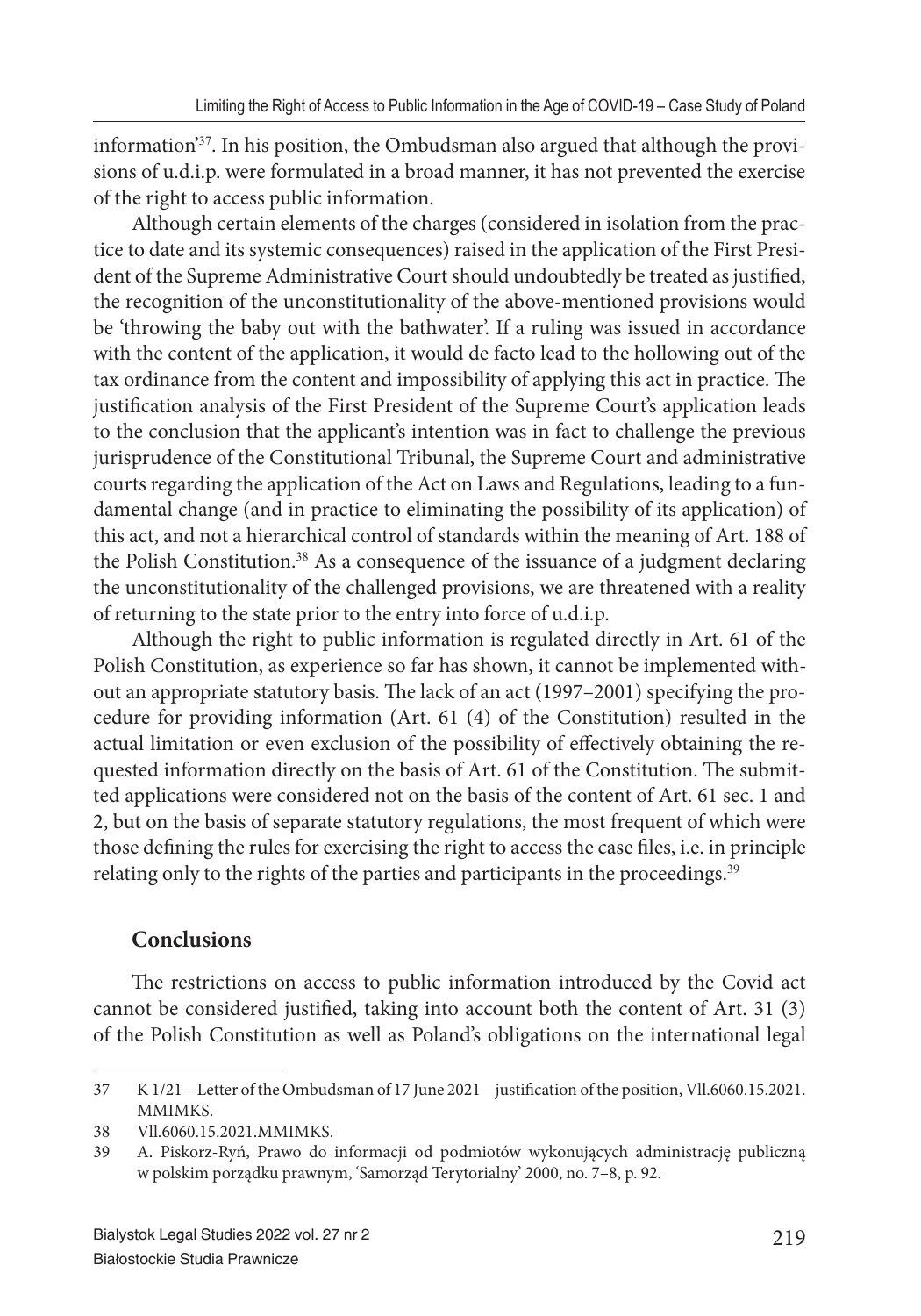arena. The legislator has not examined whether there are other, less invasive measures that could achieve the desired effect. Considering that the regulations discussed in this study were repealed despite the ongoing epidemic, it seems that they did not contribute to the fight against SARS-CoV-2. Therefore, it should be concluded that these restrictions were not necessary for the protection of public health, and that their introduction was a violation of the basic principles of the democratic state ruled by law.

The introduced restrictions led to the depreciation of the fundamental principle of transparency in the actions of the state authorities in the Republic of Poland. Given the direction of legal interpretation adopted by the Constitutional Tribunal in recent years and the restrictions on access to information introduced in the territory (near Polish-Belarus boarder) under the state of emergency in September 2021 which do not have sufficient justification, it seems that the actions taken by the ruling party are aimed at permanent limitation of the right specified in Art. 61 of the Polish Constitution.

The imprecise provisions of the Covid act in the scope of limitations related to the declaration of the authority's inactivity required in-depth interpretation by the bodies applying the law. Due to the relatively short duration of the discussed regulation, this led to the issuance of judgments stating inactivity after the repeal of Art. 15zzs of the Covid act, which in many cases led to a departure from the basic principle of declaring inactivity as at the date of the decision or judgment. Leaving wide discretionary powers to the authorities applying the law is of particular concern, given the repeated allegations (also included in case K 1/21) concerning imprecise and overly broad wording used in the act. The experience to date shows that the courts did not in all cases interpret constitutional provisions in a way that guaranteed the open operation of the state apparatus, an example of which may be the practice developed in cases concerning so-called internal documents. The introduction of such imprecise and highly questionable interpretative regulations is worrying.

The arrival of the epidemic in the territory of the Republic of Poland has contributed to a significant limitation of the rights and freedoms of citizens. Although the provisions of the Covid act did not refer directly to the proceedings regarding disclosure of public information, the principle of transparency in the operation of public authorities and the right under Art. 61 of the Polish Constitution was significantly limited and thus deprived citizens of the possibility to obtain the information on the current activities of public bodies. Such actions could have increased social unrest and contributed to the spread of disinformation or fake news. They were and are also a manifestation of the democratic state of law depreciation, which is based on the principles of civil society, subsidiarity as well as mutual respect and subjective treatment of partners.